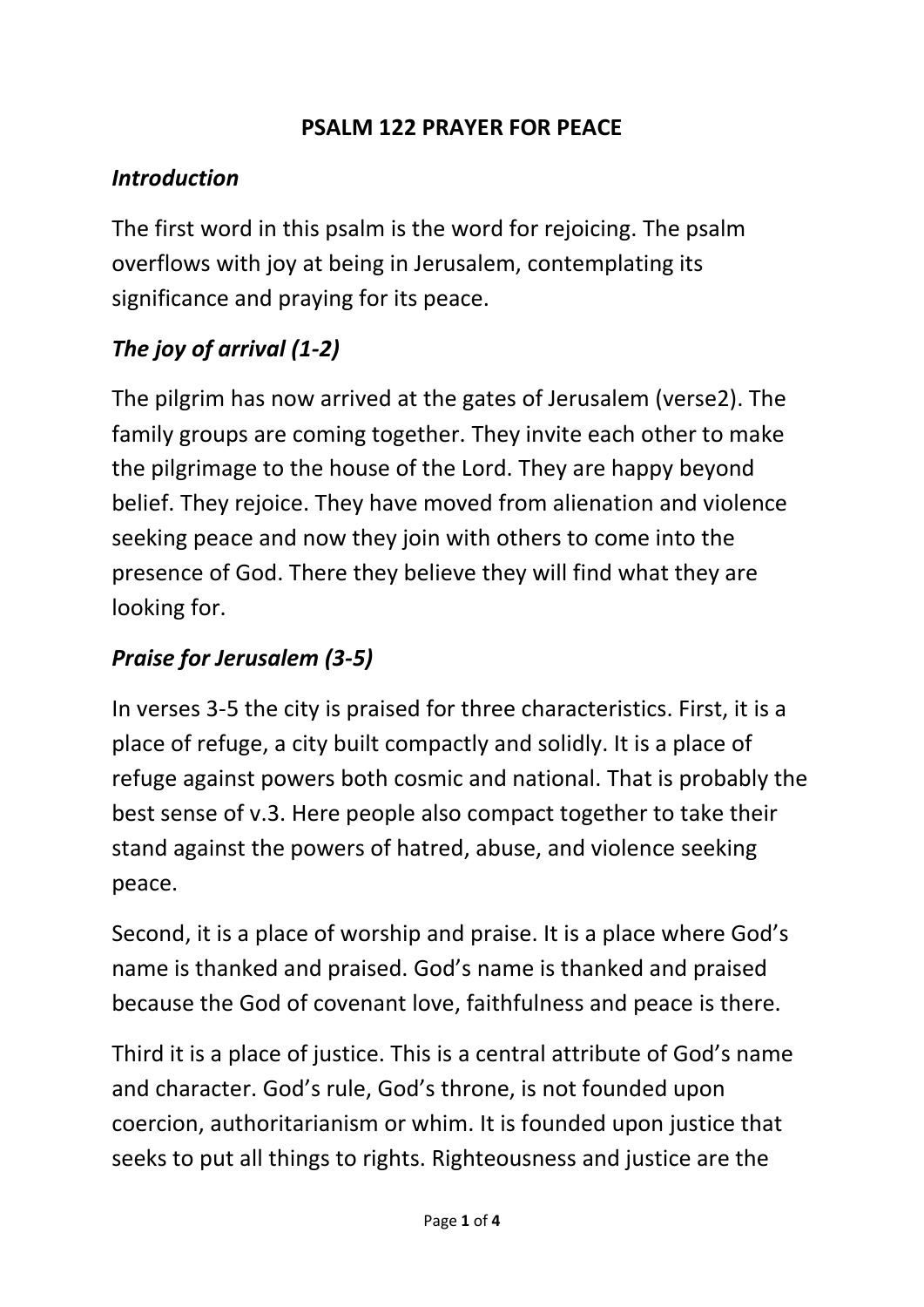foundations of the throne. Taking action to put the right into place and further action to put things that are not right back to rights is a definition of God's character.

And God expects his earthly representatives i.e. David in this case to do the same. Jerusalem is a place that reminds the pilgrim not only of God's presence but also of the pilgrims' commitments. Under their leaders they must represent the peace and justice of God on earth.

# *Prayer for Jerusalem (6-9)*

Justice which the royal house was supposed to embody reflecting God's rule was supposed to issue in peace, *shalom.* (Pss 29.10-11; 72.3,7).

The implication is the city is not peaceful. Jerusalem has always been one of the most conflicted and contested cities in the world. And in the time of exile Jerusalem was far from secure i.e. at peace. Yet Jerusalem held this symbolic place as the place which its name implies (possession of peace or foundation of peace). Is the Psalmist simply being nostalgic, thinking back to David and Solomon? How can the city of no peace and little security be the symbol of both.

Well, nostalgia is not the clue. The unlocking of this lies in the present and the future. In the present it is a reminder of the promise of God. It is a sacrament; a reminder that God has promised peace and security. It is a visible sign that God's promise still holds. That is why when the Babylonians destroyed it they longed to rebuild it. The needed a visible reminder of God's promise of presence; I will be your God, you will be my people.

It is thus a sign of the people's desire to live "in Jerusalem" i.e. not in the geographical space but in the promise of the covenant, the promise of presence, protection and power. Pilgrimage to Jerusalem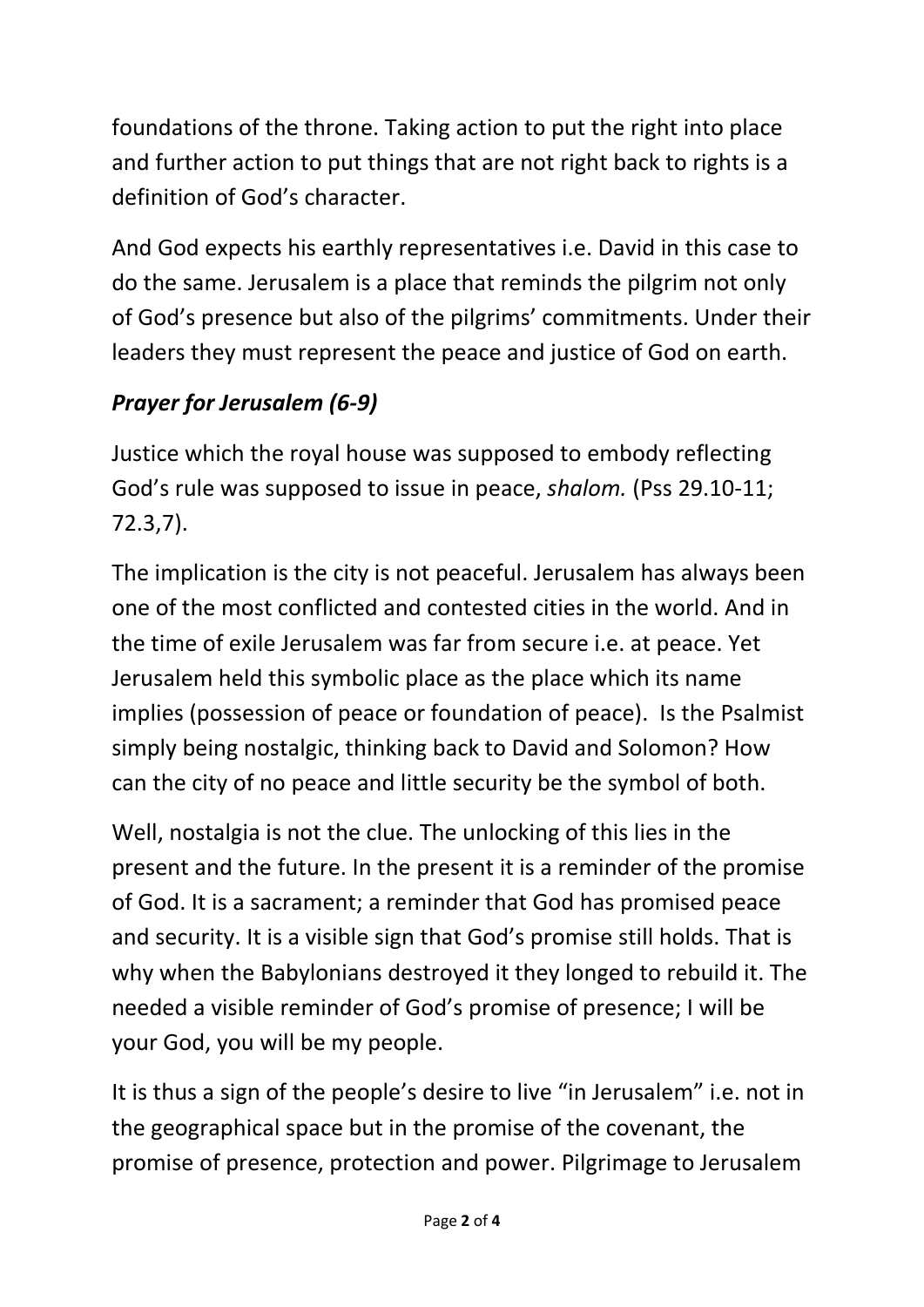is participation in the sacrament, in the promise and in the renewal offered in the promise. Pilgrimage is the commitment to live under God's rule.

But the present reality is that Jerusalem is not secure, they still struggle with contempt and derision. They long for the new day to come that is symbolised in the pilgrimage to Jerusalem. To come to Jerusalem in this sense means to enter another world, a new world, where God does reign, where God's peace is real because God's justice governs all things. Like all sacraments the pilgrimage to Jerusalem is counter-intuitive.

What this means is that although the old realities are still there, hatred and war, trouble and turmoil, something deeper is determinative of this world. To enter Jerusalem, to commit to the reality of God's reign of peace and justice in one's life and in the nation is to be transformed and empowered to live in an extraordinary manner in the mundane world. It is to see that the real determining world is God's world, all that Jerusalem represents, and that the other world of contempt and hatred is to be swallowed up by the real real.

That is why the psalmist will pray for the peace of Jerusalem, why he will seek its welfare for his and everybody's sake. Because the world of God's reign, the promise of presence, justice and peace is the real and ultimate world and the psalmist will live so it will come to be.

### *Further reflections*

What the psalmist saw in Jerusalem was a sign that "the Lord is here." Jerusalem is not a piece of real estate to be possessed but a